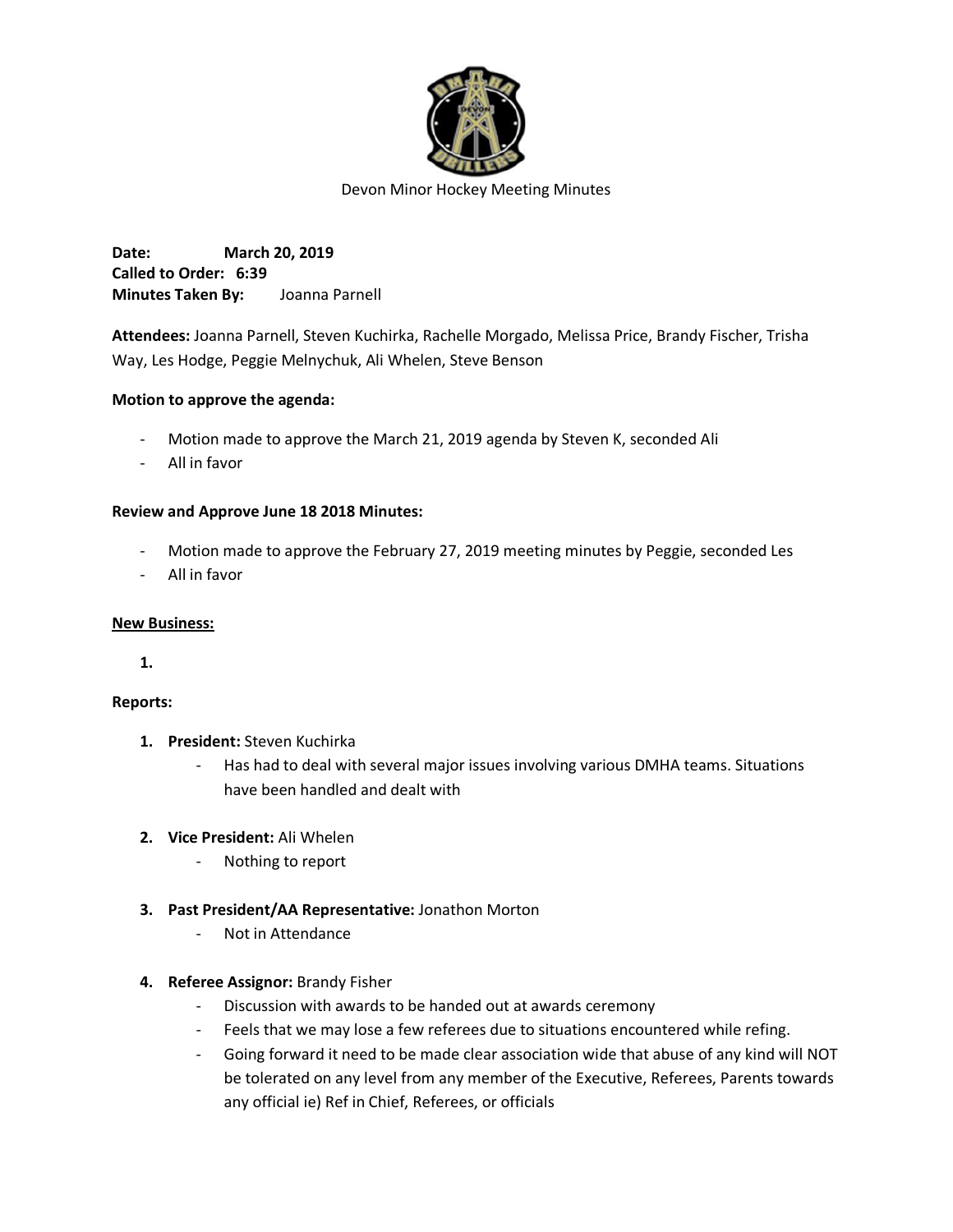

# **5. Treasurer:** Melissa Price

-

- Discussion around costs and fees for next year. Currently we will be going into the red by aprox \$7000. Registration fees my need to increase to cover the deficit DMHA has accrued due to low fundraising efforts made by various teams, fundraising dollars has decreased significantly over the past three years, 3 years ago we fundraised \$30,000, two years ago \$22,000, this year was \$12,000;

| <b>TEAM</b>   | <b>TICKETS SOLD</b> | <b>MONEY RAISED</b> |
|---------------|---------------------|---------------------|
| Initiation 1  | 110                 | \$1,100.00          |
| Initiation 2  | 186                 | \$1,860.00          |
| Novice 1      | 40                  | \$400.00            |
| Novice 2      | 201                 | \$2,010.00          |
| Novice 3      | 190                 | \$1,900.00          |
| Atom 1        | 126                 | \$1,260.00          |
| Atom 2        | 263                 | \$2,630.00          |
| Atom 3        | 228                 | \$2,280.00          |
| PeeWee 1      | 173                 | \$1,730.00          |
| PeeWee 2      | 251                 | \$2,510.00          |
| PeeWee 3      | 139                 | \$1,390.00          |
| Bantam 1      | 98                  | \$980.00            |
| Bantam 2      | 114                 | \$1,140.00          |
| Midget 1      | 0                   | \$0.00              |
| Midget 2      | 116                 | \$1,160.00          |
| <b>TOTALS</b> | 2235                | \$22,350.00         |

- Registrations collected this year in the amount of \$188,820 combined with amount collected from all fundraisers will not cover all ice/operating costs, leaving DMHA with a deficit of aprox \$7000

-

- Motion made to raise registration fees by \$40 for 2019/20 hockey season from Novice and up due to low participation numbers for the travel raffle fundraiser. Motion made by Joanna P Seconded by Peggie
- 5 in favor 1 opposed, Motion approved
- **6. Secretary:** Joanna Parnell

-

- Joanna and Trisha will co-ordinate Awards night planning, Date of awards night aim is to be around April 17<sup>th</sup>, Trisha Way to contact ToD about potential dates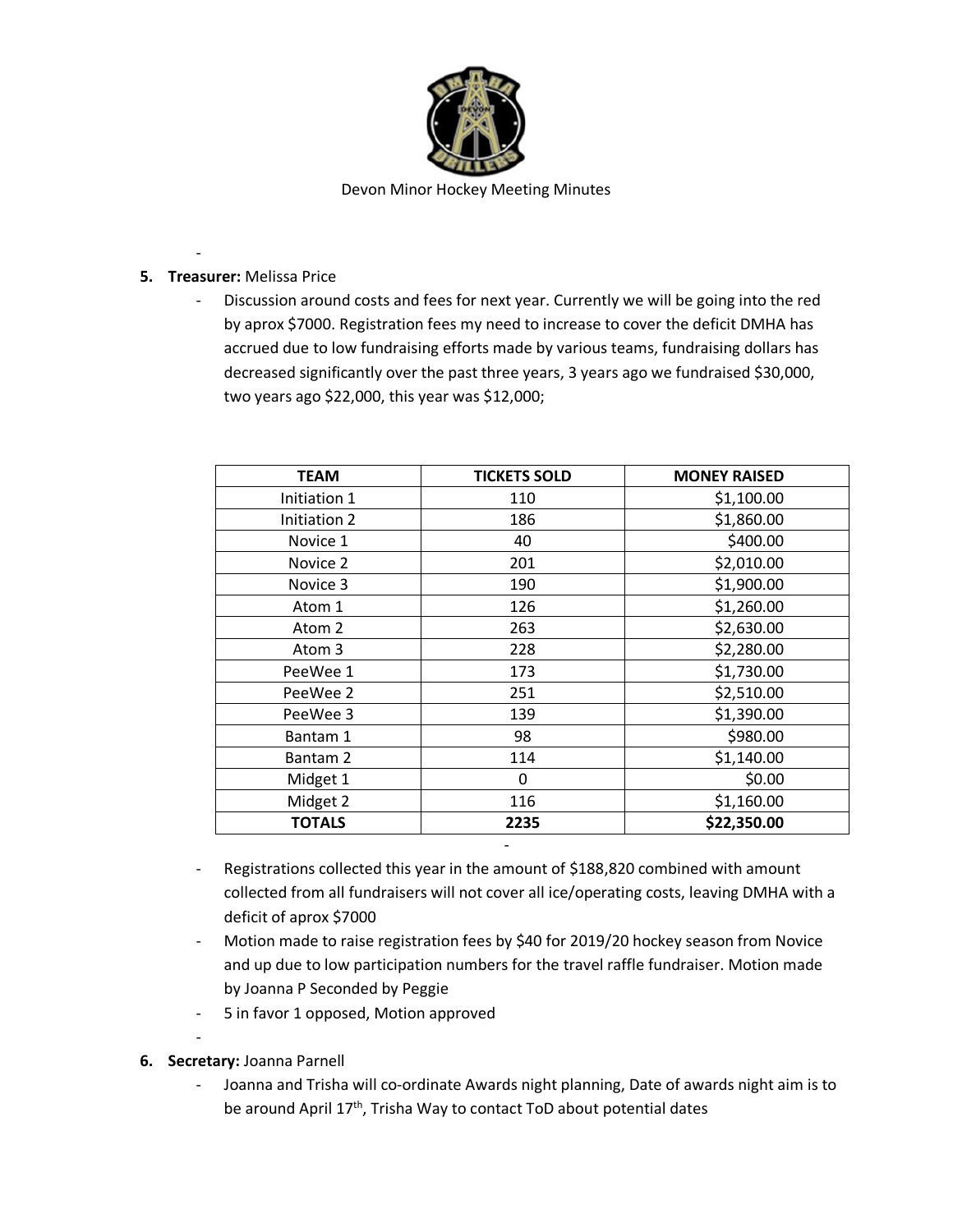

- Trisha to contact team coaches for nominations for player awards
- Idea Awards night for next year be moved sooner than April
- AGM Date TBD with treasurer year-end financial report.
- **7. Coach Director:** Rob Melnychuk
- **8. Registrar:** Rachelle Morgado

-

- Numbers over the past have fluctuated by 10-20 registrations per season.
- Open for early bird pricing May/June, July is regular season pricing
- Registration cut-off date from Novice up is September  $1<sup>st</sup>$ ; IP will remain open
- Looking by birth years, projected registration numbers are:
	- M 37 two teams
	- B 37 two teams
	- P 55 three teams
	- $A 42$  three teams
	- $N 38$
	- $IP 15$
- **9. Referee in Chief:** Cole Matwichuk
	- Not in Attendance
- **10. Level Director:** Steve Benson
	- Quotes have come in for jerseys, from Evolution Sports, Alice Embroidery, Allstar Sportswear, SportFactor, Glitch
	- Motion made by Steve B, seconded by Ali W for DMHA to approve Evolution Sports Excellence tender for jersey Selection.
	- All approved, none opposed, motion carried
	- Novice Committee is waiting on NAI approval

## **11. Fundraising Director:** Peggie Melnychuk

- Ideas for next year pre-paid visas from bank, Run 50/50's at each DMHA home game tabled for later meeting.

## **12. League Representative:** Les Hodge

- One more banner to be passed out